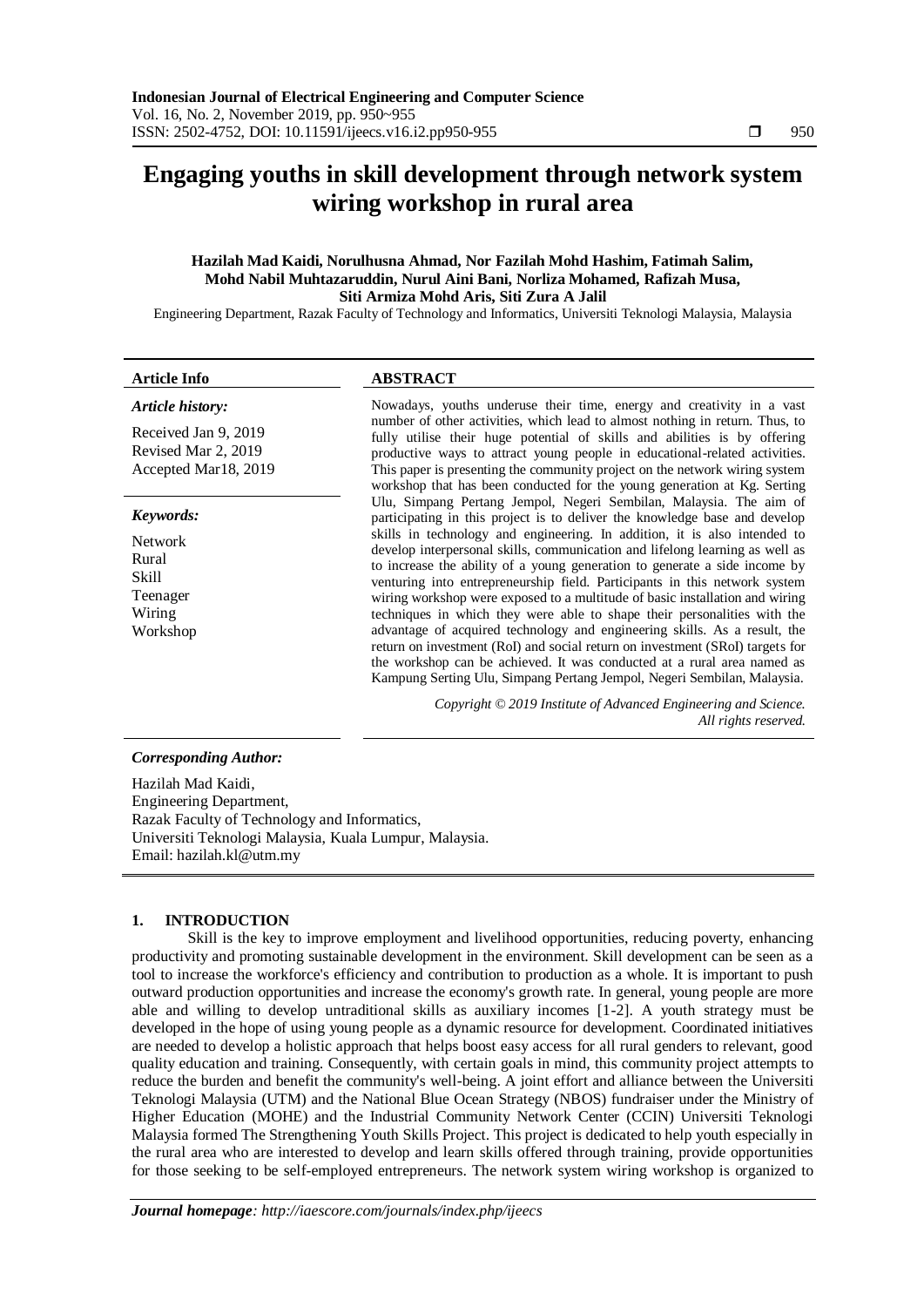comply with the research achievement index of rural development at Kampung Serting Ulu Simpang Pertang Jempol, Negeri Sembilan. The workshop is an effective way of approaching youth employment opportunities and instilling an interest in polishing skills and entrepreneurship.

A community engagement of youth and teenager is defined in which young are actively involved in their surrounding environment. Young people can get involved through participation with existing organisations and government institutions. Community engagement is fairly seen as a crucial benefactor for the development of youth [3]. In recent decades, educators, employers and government leaders have progressively focused on improving life skills of young people in order to prepare them to become successful in the rapidly evolving and globalized world these days [4]. For starters, the World Health Organization (WHO) has described life skills as "adaptive and constructive behavior capabilities that enable people to deal efficiently with everyday life's needs and challenges" [5]. Community engagement might give economic growth a golden opportunity by exploiting the potential for higher efficiency and increased earnings for young people– but only if they are competently trained for the contemporary labor market [6-8]. Upon conducting this project, the targeted group is youths from 17 to 30 years old in the chosen rural area. This resulted in 20 young people participating with a variety of educational backgrounds, jobs and family institutions.

The aim of the workshop is not only to provide technical knowledge and introduce practical solutions but also to mobilize young people for their skill development in technology and engineering. On top of that, it cultivates young people's interpersonal skills through communication and relationship development, strengthens social skills and encourages positive social interaction and promotes life-long learning. In addition, the workshop helps the participants to establish and increase their ability to generate side incomes as well as to help them enter entrepreneurship. The slow economic growth rate is associated with relatively high rates of unemployment, particularly for young people. Venturing into entrepreneurship creates an adequate opportunity to start one's business particularly when there is a relatively high unemployment rate in the country or region. Newly formed companies may not be the only one-person solution, but entrepreneurs can create jobs for others; in this case, young people [9-11]. Entrepreneurship clearly contributes to the creation of new jobs, more competition in the market, innovative products and solutions which lead to increased growth. It is able to support young people throughout their lives in the development of their skills and personal qualities. Therefore it offers a comparative economic advantage over another by making young people willing to create new businesses. Business opportunities exist, but only few young people have the ability and opportunity to recognize them and transform them into production [12-13].

The workshop is an initiative of addressing youth unemployment as well as improving youth's physical and mental development. It highlights the concept of social safety through the creation of jobs whereby youth bear responsibility and no youth stay idle and burden economy. This workshop serves as an approach as it improves youth's skills and thus productivity, consequentially adding to the country's economic growth and development [14-15]. The participants were taught on the fundamental concepts of network system installation at home or in the premises with the assistance from Ansar Technologies Sdn Bhd during the entire project. It also allows young people to further deepen their knowledge on technology and engineering skills. This workshop emphasizes the added value in the sector of entrepreneurship which also relates to self-growth. Presumably, the impacts of skills taught to participants are valuable since they are useful in practice, apart from being a source of revenue once they have truly mastered the basics and managed to learn the methods. The participants were subjected to the fundamental concepts of single-phase electrical installation at home or in the premises collaborated by industry name as Ansar Technologies Sdn Bhd. The key solution is to ensure young people is well-equipped with ample skills to gain insight in creating their own jobs and then implement this knowledge for their future careers.

The workshop at Jempol, Negeri Sembilan were not successfully conducted without engagement from the committee of Kampung Ulu Serting that has provided the location of the program, equipment, workforce and advisory services. As the primary event planner, the Razak Faculty Technology and Informatics allocated the transport and equipment needed to make the workshop possible. Likewise, the collaborator, Ansar Technologies Sdn Bhd has provided necessary equipment, facilitators, and transport rentals. The direct involvement of Ansar Technologies Sdn Bhd is for the sake of the program's success in bringing the participants relatively close to the real-life scenario in the workplace concerned. Their background as an entrepreneurial "Bumiputera" company is also showcased throughout the workshop. The significance of this is to foster and encourage young people to better understand and appreciate local and cultural values for their self-development and social attitudes. This is agreeable as the development of a global and intercultural perspective is a lifelong process that only education can shape [16].

A built development should be sustainable in order to ensure that the funding process is relatively successful. The process of community development does not end only by satisfying society's needs in order to improve its quality of life. Sustainability can be built in a variety of ways, including enhancing community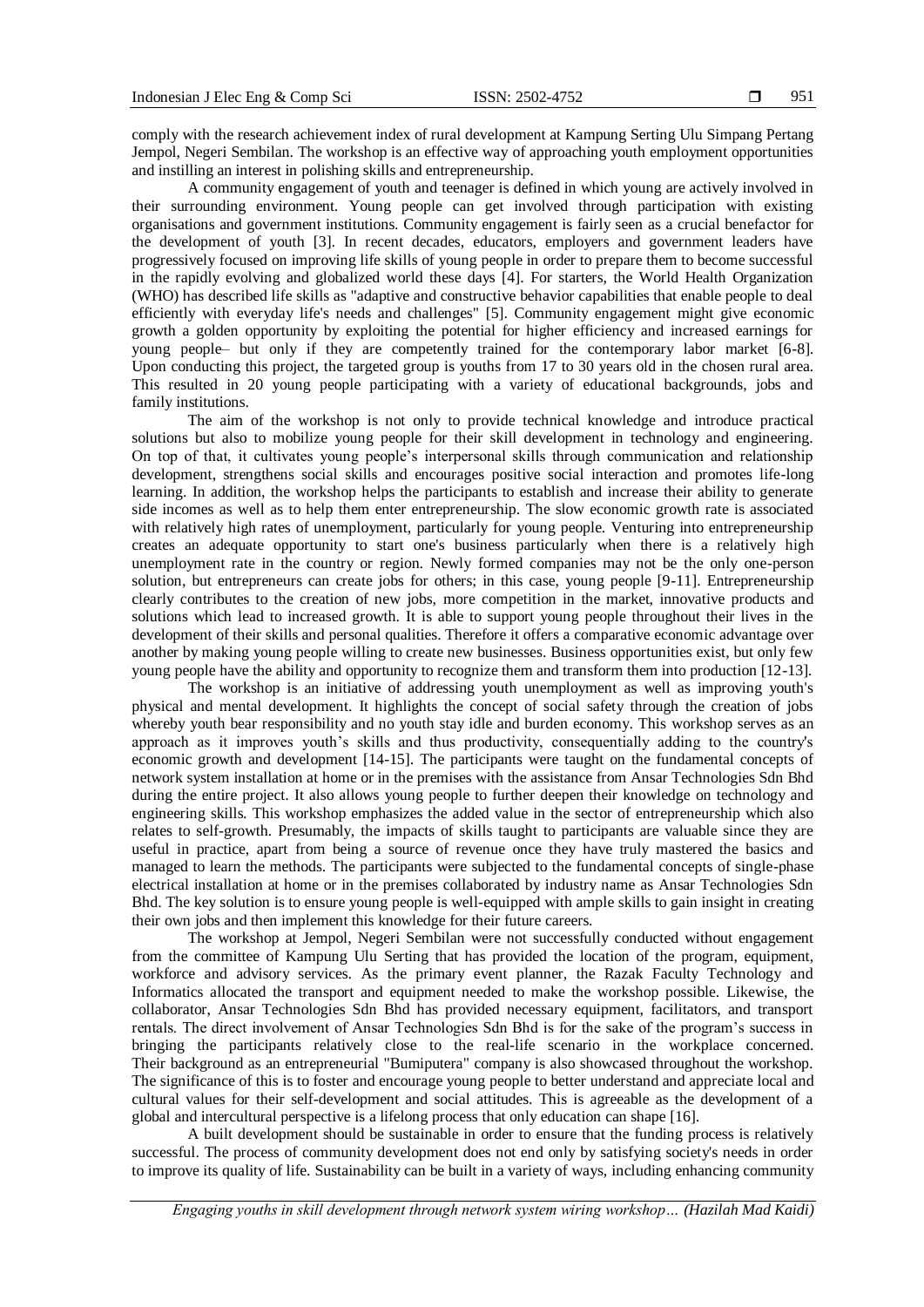leadership capacity, encouraging collaborations between organizations, electing new recruits to the entire process, creating a self-contained program and retaining a community's ecological, economic and social environment. The concept of sustainable development is about the global achievement of three principles; economic development, social development and ecological responsibility [17-18]. The financial process is measured either by the outcome or product, such as the number of properties constructed, employment opportunities created, the significant reduction in crime rates, but also from the willingness of the community to continue the cycle of sustaining sustainable community development [19-20]. The success of such handson training programs depends closely on the skills that are being taught, how well they meet the local demand for work as demand drives design and how well they are being implemented. The collaborations between different parties, both in the distribution of training content and in the provision of the necessary assistance, appear to have been a vital factor in the success of the workshop [21-23].

# **2. RESEARCH METHOD**

This research is a study using quantitative measures to distinguish the level of involvement of young people in rural areas remotely interested in acquiring skills of the network system wiring workshop. Before the workshop began, the first activity was to identify the village area and the possible location to be involved. Prior to the workshop, visits to identified locations and meetings of the committee between facilitators and the village took place. The provision of training modules, questionnaire forms and workshop equipment were subsequently prepared. The survey was taken before, during and after the workshop. The survey form was analyzed after the workshop was completed. The questionnaire is a tool that is specifically designed to collect information for analysis purposes that can answer the research questions [24-25]. Finally, monitoring program visits took place one month after the workshop.

The location of the study is in the countryside of Kg Serting Ulu Simpang Pertang Jempol, Negeri Sembilan. Participants in this study also include young people from different backgrounds considering their education, employment and family institutions. Furthermore, the census approach was used and 20 participants in this study were involved. The study uses a Thurstone scale for the purpose of evaluation of skills. The assessment is measured by two aspects, first is the skill level of the respondent and second is the evaluation of the efficiency level of the workshop. The profile and comments of the respondents were also reviewed and considered. Figure 1 shows some pictures taken during the workshop.



Figure 1. Activities of youths during the network system wiring workshop

# **3. RESULTS AND ANALYSIS**

Table 1 tabulates the demographic information of network system wiring workshop participants. Majority of the participants are teenagers and youth which are 50% of the age between 16 to 25 years old. Around 40% of the participants are working, while some of them are secondary school students while the remaining were waiting for Sijil Peperiksaan Malaysia (SPM) result and unemployed. All participants are the bachelor. In addition, the highest education level of the participants is Diploma with 20% of them. From the statistic, it is shown that we need to enforce our priority to help and improve youth development in the rural area especially. In order to enhance their skills and to has a possibility for job, knowledge and technology transfer are the best methods to help them.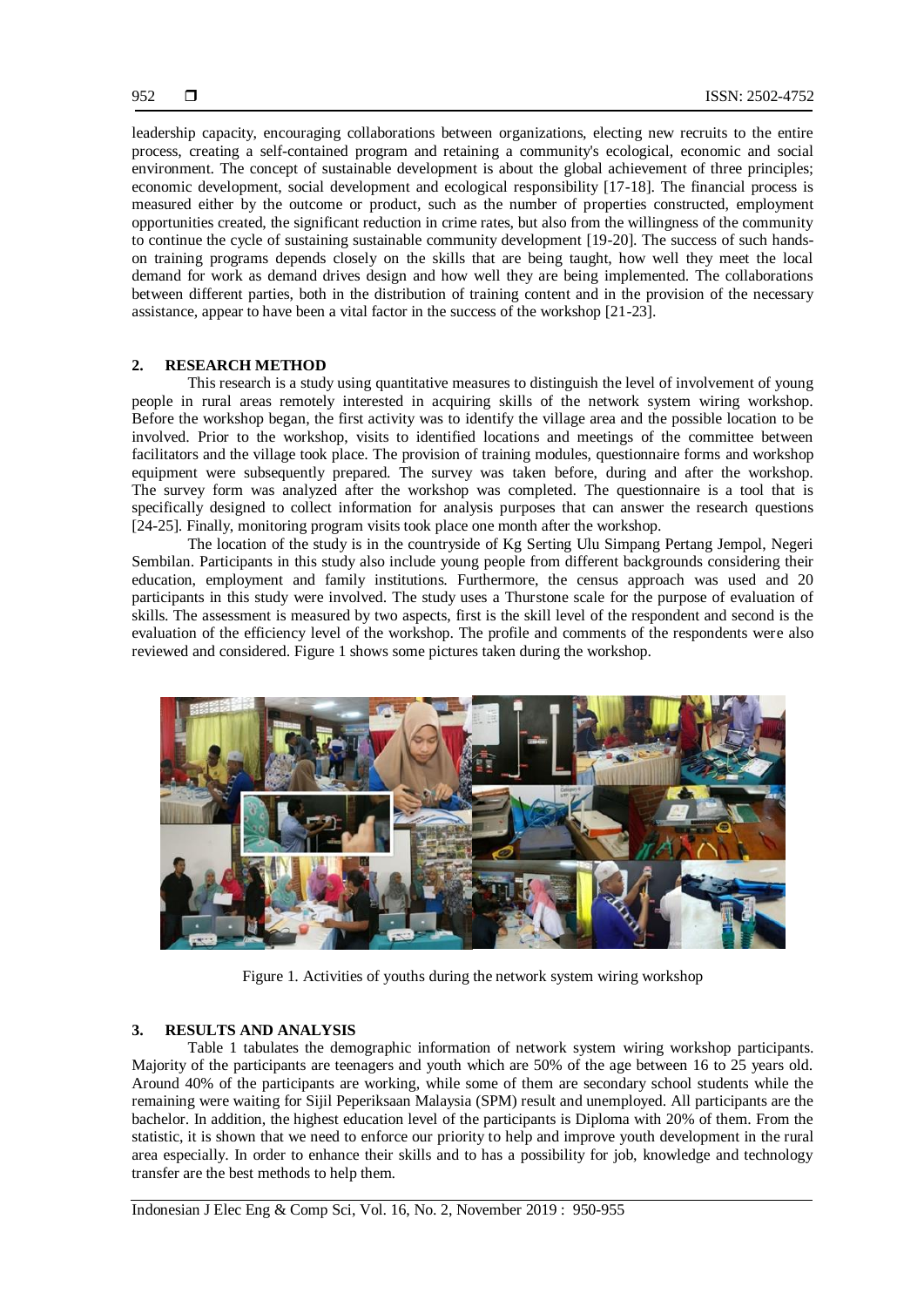| Table 1. Demographic miormation rattern |                                    |                        |
|-----------------------------------------|------------------------------------|------------------------|
| <b>Background of Participants</b>       | Percentage from total participants | Additional info        |
| Employed                                | 40%                                | Salary RM 500-RM 2000  |
| Student                                 | 40%                                | 16-20 years old        |
| Unemployed                              | 20%                                |                        |
| Diploma                                 | 20%                                | The highest education  |
| Age $(16-25 \text{ years old})$         | 95%                                | 5% are $>25$ years old |

Table 1. Demographic Information Pattern

Figure 2 shows the enhancement of skill and confidence of participants before and after the workshop in Jempol. It comprises of increased understanding and knowledge than before the program, enhancing the confidence of applying knowledge rather than prior to joining workshops, enhancing the desire for entrepreneurial knowledge, increased confidence in pursuing work related wiring systems, readiness and confidence to carry out activities or course-related projects, readiness to participate in the advanced workshop. The workshops were evaluated in three categories namely before, during and after the implementation of the program for the network system wiring workshop in Jempol. The registration form was distributed to the participants before the program began to assess the background of the participants. This is followed by a questionnaire form and feedback form to measure the level of knowledge, skills and satisfaction of participants before and after the workshop. Project monitoring after the program is implemented to assess the achievement of project targets and objectives including ROI and SROI. The workshop generally shows a significant improvement in the skills and confidence of participants before and after participating in the workshop.

Figure 2 shows the improvement of the skills and confidence of participants for pre and post of the network system wiring workshop in Jempol. There was a total of 20 participants participating in the workshop. Each bar shows an increase in the transfer of knowledge as well as in the the confidence of participants in learning the skills learned. The findings of the first study were related to increased knowledge and understanding of participants compared to before the workshop.



Figure 2. Result of Pre and Post-Survey on Network System Wiring Workshops in Jempol

From the questionnaire, 30% of the participants have had early exposure to the network system wiring knowledge before they joined the workshop. After the workshop, there was a drastic increased by 85%. The next findings are related to participants' confidence in applying what has been learned from the workshops. In the early stages, only 45% of participants were confident in applying for the wiring works without help from friends. After the workshop, 95% of participants are confident of applying for the individual wiring works. The findings of the third study were about improving the participants' desire to generate income using the knowledge obtained from the workshop. After the workshop, more than 90% of participants are confident and willing to use the knowledge gained to generate income and sustain their lives, which shows of 45% increment before the workshop. The findings of the next study show 40% confidence increasing among participants to apply their knowledge to pursue work-related network wiring systems. This can generate lucrative income in their daily lives as not everyone has the skills and expertise in the field of wiring the network system.

*Engaging youths in skill development through network system wiring workshop… (Hazilah Mad Kaidi)*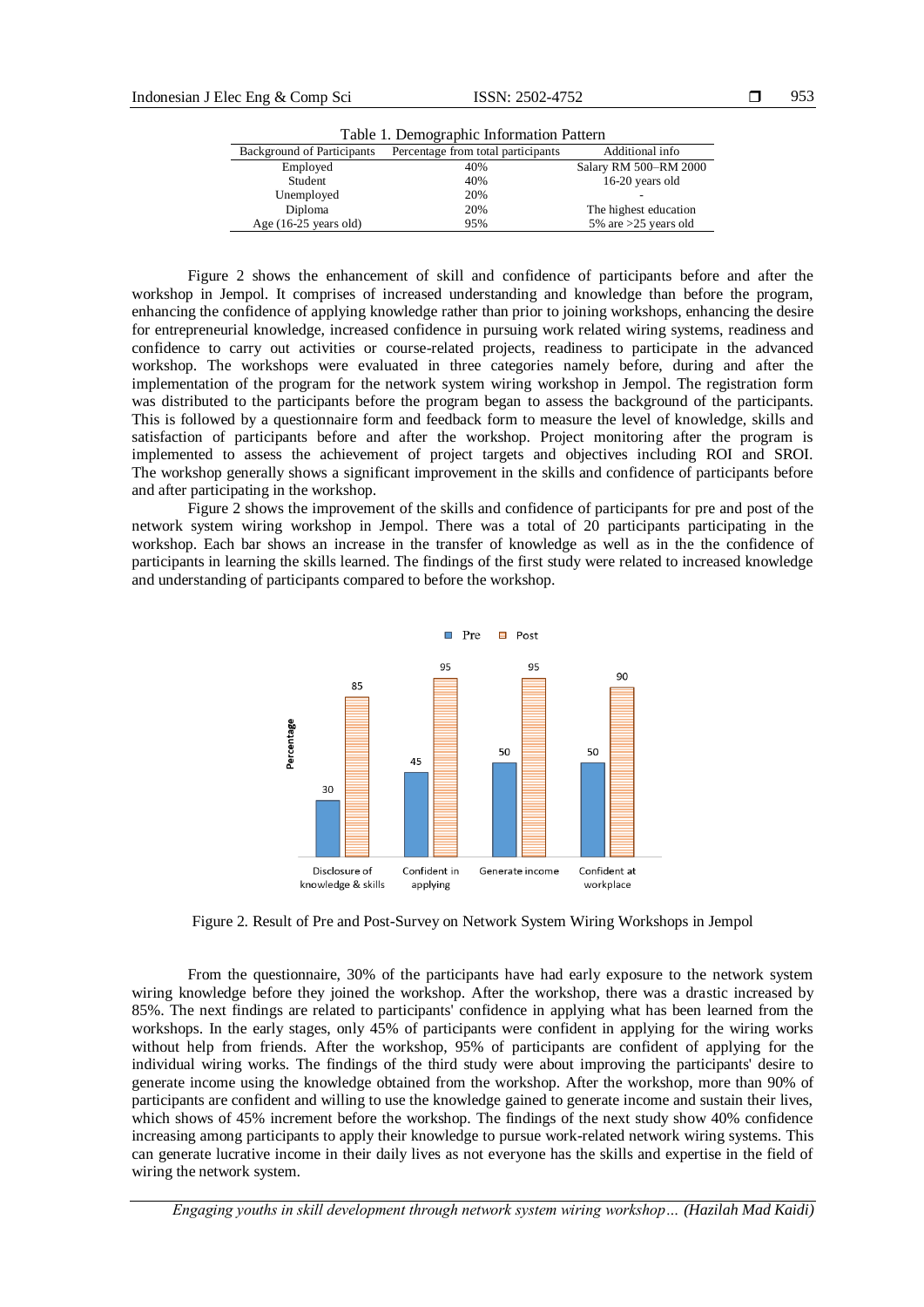The final findings of this workshop were the participants' opinions on the success and benefits of the workshops that have been held entirely. For the network system wiring workshop in Jempol, all participants agreed that this workshop is successful and very beneficial not only to them but also to other youths. All participants were satisfied with the workshops that have been carried out and hope that further transfer of knowledge will be implemented after the program. Participants also hope that this workshop can be implemented over a longer period and conducted in areas with more work-related facilities. This is to provide more exposure to the network system wiring.

A project monitoring is done to assess the achievement of project targets and objectives including RoI. For the network system wiring workshop in Jempol, the project has achieved 100% RoI when participants named Azizan Bin Talib have obtained permanent job offers as an IT manager at the 1Malaysia Kg Serting Ulu Internet Center, Simpang Pertang Jempol with a monthly income of RM2000. He is a graduate who unemployed during the workshop. The skills acquired were also a bonus for him to fill the vacancy. In addition to ROI, this Jempol system wiring workshop has also reached the SRoI target when participants, Wan Norbaizurah Binti Rohaizat, have successfully conducted two free network system introduction courses to nearly 20 young people from the community. The actual cost of the course is estimated at RM1500 per session. With the skills acquired, she plans to carry Cat-6 (Category 6) cable business using the equipment supplied by UTM. This business will be online operated and also directly to the potential customers. Indirectly, the business can increase the income generation of the community. The success of the project has published by the Bernama Online media on Thursday, June 15, 2017 and has been funded another grant focusing on SRoI research in 2018. As a result of the program's continuity, the NBOS4 fund has helped 50% in the provision of workshop materials and can be re-applied for the continuity in another rural area program. Knowledge in wiring skills, confident and entrepreneurship are some of the generic skills development that has been produced for a social impact of this workshop.

### **4. CONCLUSION**

This paper has shown the successful of the skill development on network wiring system among youth in one of the rural areas in Malaysia. From the project implementation, the RoI and SRoI of network system wiring workshop is achieved when some of the participants has been offered a job related to networks system wiring. In general, the trainer and facilitators for the workshop delivered the course content efficiently as the results shows the increments of skills and confident level among the participants. The pedagogy of the workshop is enough to allow participants to comprehend the accurate concepts, techniques and practices of level 1 wiring. The trainer or facilitator ratio to the participants is 1:2 and it somehow plays a vital factor in helping the success of the workshop. Each participant can also incorporate each module effectively. In the development, community empowerment occurs when they have demonstrated the ability to identify problems, find resources, improve skills and experience, implement, lead and mobilize all active community members in every program implemented for mutual benefits [19]. It is therefore, hoping that the skillsbuilding program for these young people will reap benefits in terms of employment opportunities, skills and economic development. These community projects should be kept going and broadened to expose community with a different set of skills and the unemployment rate among young people can be substantially reduced.

#### **ACKNOWLEDGEMENTS**

The authors would like to thank for the support given to this research to National Blue Ocean Strategy (NBOS) from Ministry of Higher Education, Malaysia and Universiti Teknologi Malaysia (UTM), grant Vot: R.K130000.7840.4L204, S.K130000.0856.4Y137 and to all authors who contribute in the rural area research for youth's development.

#### **REFERENCES**

- [1] V. Singh, "Sustainable Livelihood Through Skill Development Among Rural Youth: Role Of Micro-Finance In The Developmental Paradigm," *Commonwealth Youth and Development*, vol. 14, no. 1, p. 156, 2017.
- [2] S. Redmond and P. Dolan, "Towards a conceptual model of youth leadership development", *Child & Family Social Work*, vol. 21, no. 3, pp. 261-271, 2014. Available: 10.1111/cfs.12146 [Accessed 15 April 2019].
- [3] Christens, Brian & Zeldin, Shepherd, "Community Engagement," 10.1007/978-1-4419-1695-2\_24, 2011.
- [4] Jacobs Foundation, "Guideline on Monitoring and Evaluating Life Skills for Youth Development," volume 1, pp. 9-14, 2011. [Online]. Available: https://globaled.gse.harvard.edu/files/geii/files/jacobs\_me\_guideline\_e simmon\_sommer.pdf.